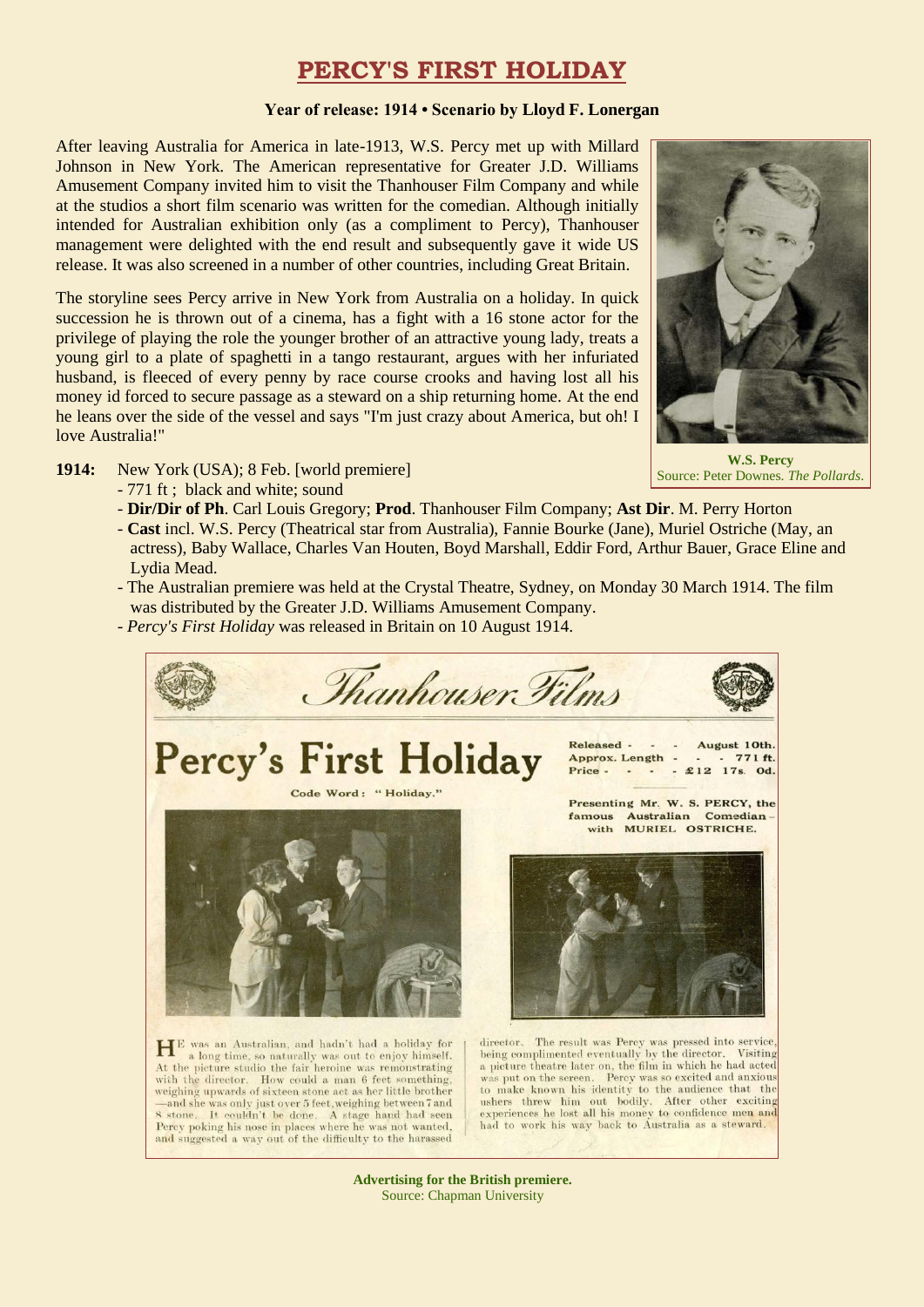## **SEE ALSO**

#### **[W.S. Percy](https://ozvta.com/practitioners-p-q/)** • **[Percy Gets a Job](https://ozvta.com/film-vaudeville/)** (1912)

## **QUOTATIONS**

- *• Percy's First Holiday* is based on the recent American adventures of W.S. Percy, Australia's greatest comedian, who came over to this country on his first vacation. The Yankeeland experiences of the famous Antipodean funster would make a mummy laugh. Thanhouser favorites are with him every minute, to make you remember always that Thanhouser grabbed the privilege of filming the comedian-visitor (*Reel Life,* 7 Feb. 1914, n.pag.) [advertisement]
- *•* "Percy was the idol of the theatregoing public in Australia. On his first holiday he came to America. To him New York was a city to wonder at. The traffic all went the wrong way, he said - and it seemed mighty strange to be freezing to death in December, for that month is midsummer in Australia. His adventures in outlandish U.S.A. made a thrilling story for him to take back with him to the other side of the world (*Reel Life,* 7 Feb. 1914, n. pag.) [synopsis]
- The first appearance of the Australian comedian, W.S. Percy, is the feature of this film. The story is a rather novel one in that it consists largely of the adventures which the actor is supposed to experience in coming to this country. Incidentally he returns to Australia, which it is to be hoped has not actually happened, as photo playgoers would like to see more of him (*Morning Telegraph,* 15 Feb. 1914). [review]
- *•* Featuring the clever comedy work of W.S. Percy, the Australian actor, this picture has broad humor of a kind that is apt to become rough; but there is a pertinency in the incidents at times that keeps it alive and interesting. It makes a very fair offering (*Moving Picture World,* 21 Feb. 1914, n. pag.) [review]
- *•* This is a one-reel comedy extravaganza, with lots of hilarity, albeit much horseplay which is probably what it was intended to be. 'Percy' is introduced as the 'leading Australian comedian,' who takes his first holiday, coming to New York. All sorts of experiences, good, bad, and indifferent befall him. The bad ones are those that are so absolutely extravagant that they weaken the general effect. In New York Percy wanders into a movie studio, where he persuades the ingenue that he is the actor to play opposite her in their plays. Then he escorts her to a tango emporium, where his capers as a dancer and a diner are many and varied. Then he is inveigled into a bucket shop, where he is adroitly trimmed by the wire-tappers. He sails back to Australia glad to leave New York to the New Yorkers (*New York Dramatic Mirror* 18 Feb. 1914, n. pag.) [review]<sup>1</sup>
- Australians have reason to be proud of W.S. Percy. There was no blare of trumpets or clash of timbals on his arrival in New York, but within a month, and in the face of keen competition, he was numbered among the first flight of screen comedy actors. In this film Percy does some of the funniest stunts of his life ("Pav's Great Catch, 10).



**The crowd outside the Crystal Theatre, Sydney, for the first matinee showing.** Source: National Film and Sound Archive.

1

The above quotations have been sourced from Q. David Bowers.